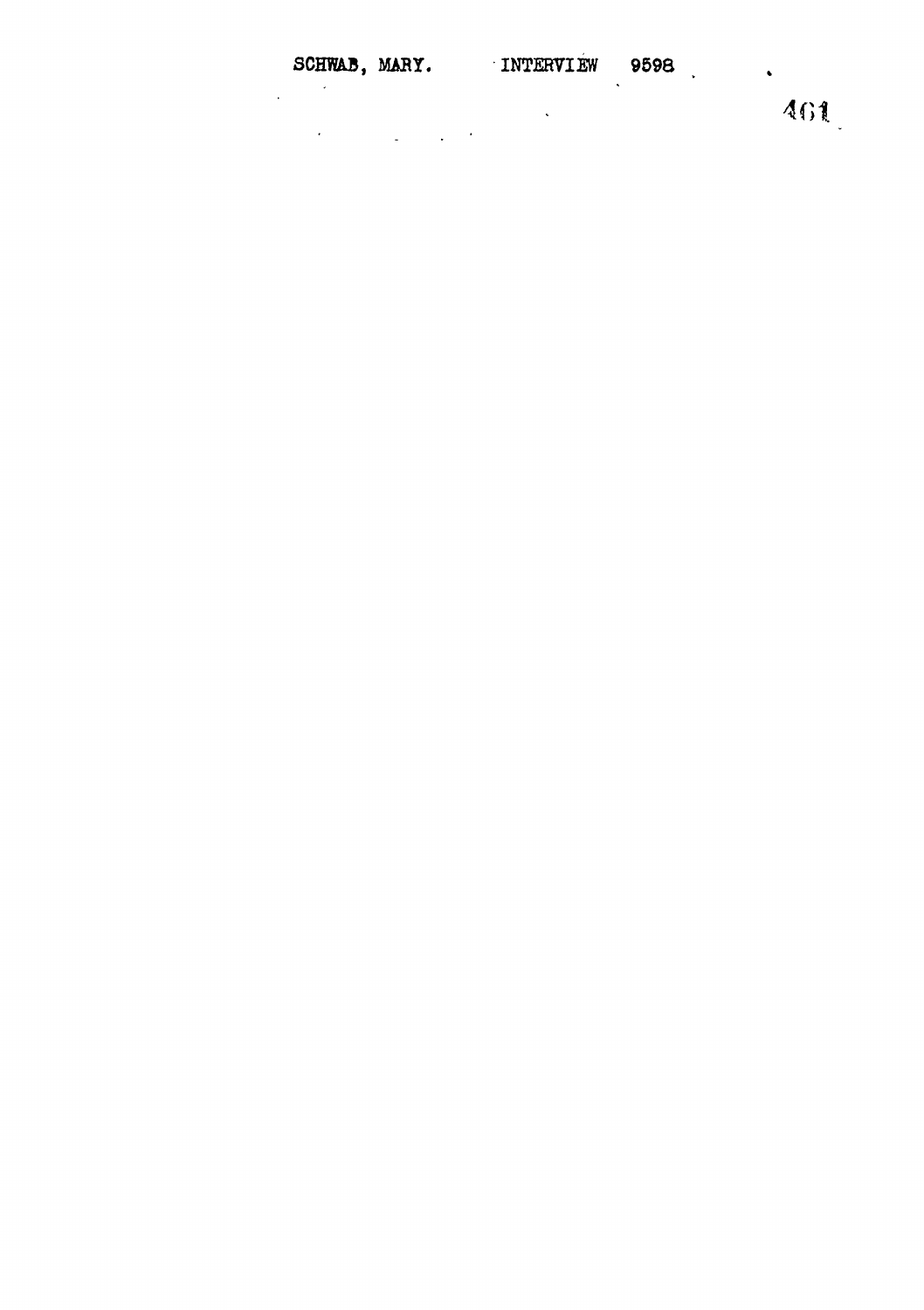Form  $A-(S-149)$ 

 $\mathbf{y}^{\dagger}$ 

|                                             |  | BICGRAPHY FORM                |  |
|---------------------------------------------|--|-------------------------------|--|
|                                             |  | WORKS PROGRESS ADMINISTRATION |  |
| Indian-Pioneer History Project for Oklahoma |  |                               |  |

 $\frac{2}{1}$ 

 $\mathfrak{B}$ 

| SCHWAB, LARY.                                                                                                                                                                                                                              | INTERVIEW.                  | $$59\%$ .           |
|--------------------------------------------------------------------------------------------------------------------------------------------------------------------------------------------------------------------------------------------|-----------------------------|---------------------|
|                                                                                                                                                                                                                                            |                             |                     |
| This report made on (date) December 17, 1937.                                                                                                                                                                                              |                             | 193                 |
| 1.<br>Name                                                                                                                                                                                                                                 | Lrs. Lary Schwab.           |                     |
| Post Office Address E Reno, Oklahome.<br>$2 \cdot$                                                                                                                                                                                         |                             |                     |
| 3.<br>Residence address (or lecation) 413 South Bickford Street.                                                                                                                                                                           |                             |                     |
| 4.<br>DATE CF BIRTH: Month October Day 28 Year 1857.                                                                                                                                                                                       |                             |                     |
|                                                                                                                                                                                                                                            |                             |                     |
| Name of Father <i>midres Sreisinger.</i> Place of birth German:<br>$.6$ .                                                                                                                                                                  |                             |                     |
| 7.<br>Name of Mother _ Innisting BreisingerRlace of birth Cermany.<br>Cther information about mother                                                                                                                                       |                             |                     |
|                                                                                                                                                                                                                                            |                             |                     |
| Notes or complete narrative by the field worker dealing with the<br>file and story of the person interviewed.<br>suggested subjects and questions.<br>necessary, and attach firmly to this form. Number of sheets<br>attached <sub>7</sub> | Continue on blank sheets if | Refer to Manual for |
|                                                                                                                                                                                                                                            |                             |                     |
|                                                                                                                                                                                                                                            |                             |                     |
|                                                                                                                                                                                                                                            |                             |                     |

 $\mathcal{A}\mathbb{C}\mathcal{Q}$ 

÷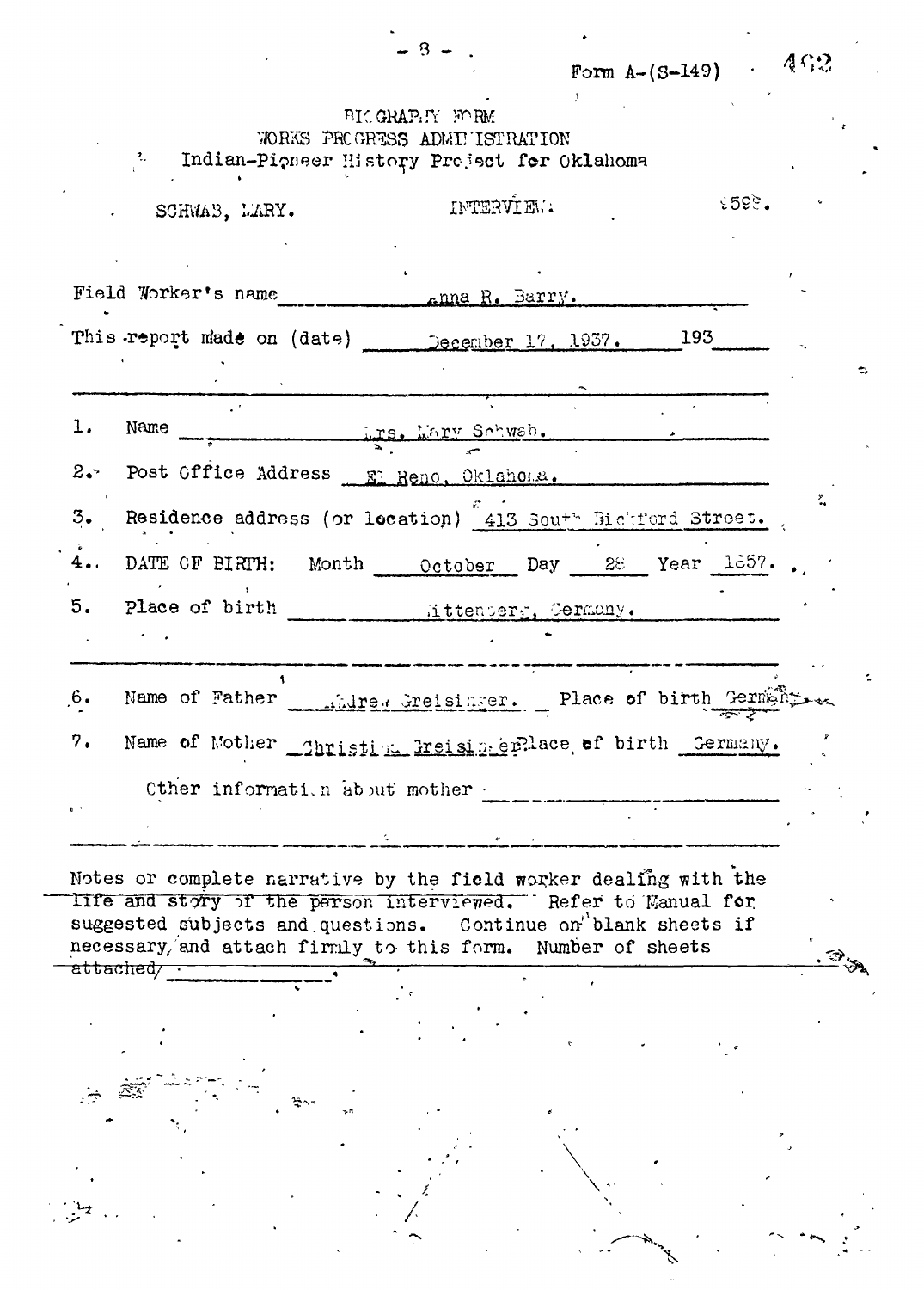9598.

Anna R. Barry, Journalist, Dec. 17, 1937.

SCHWAB, MARY.

An Interview With Mary Schwab, El Reno, Oklahoma.

INTERVIEW.

Mrs. Lary Schwab was born at Wittenberg, Germany, on October 23, 1857, the daughter of Andrew Greisinger and Christina: Greisinger. When she was sight years of age her parents came to the United States, locating near Pittsfield, Missouri. Here her father engaged in farming and it was near Pittsfield that she attended . school and spent her childhood days. On July 18, 1877, she married Jacob Schwab, a young man reared in this same neighborhood.

.... Tn.1880, they moved to Kansas, locating about firteen miles south of anthong on a claim. On this claig they built a som house ten by twelve foot. They took is spade to out the sod into bricks about three feet long, these bricks were then carried to the building site by wagon. In building the house on the homestead, the " line for the wall was drawn after dark so that it could be located by the north star. For the first layer, of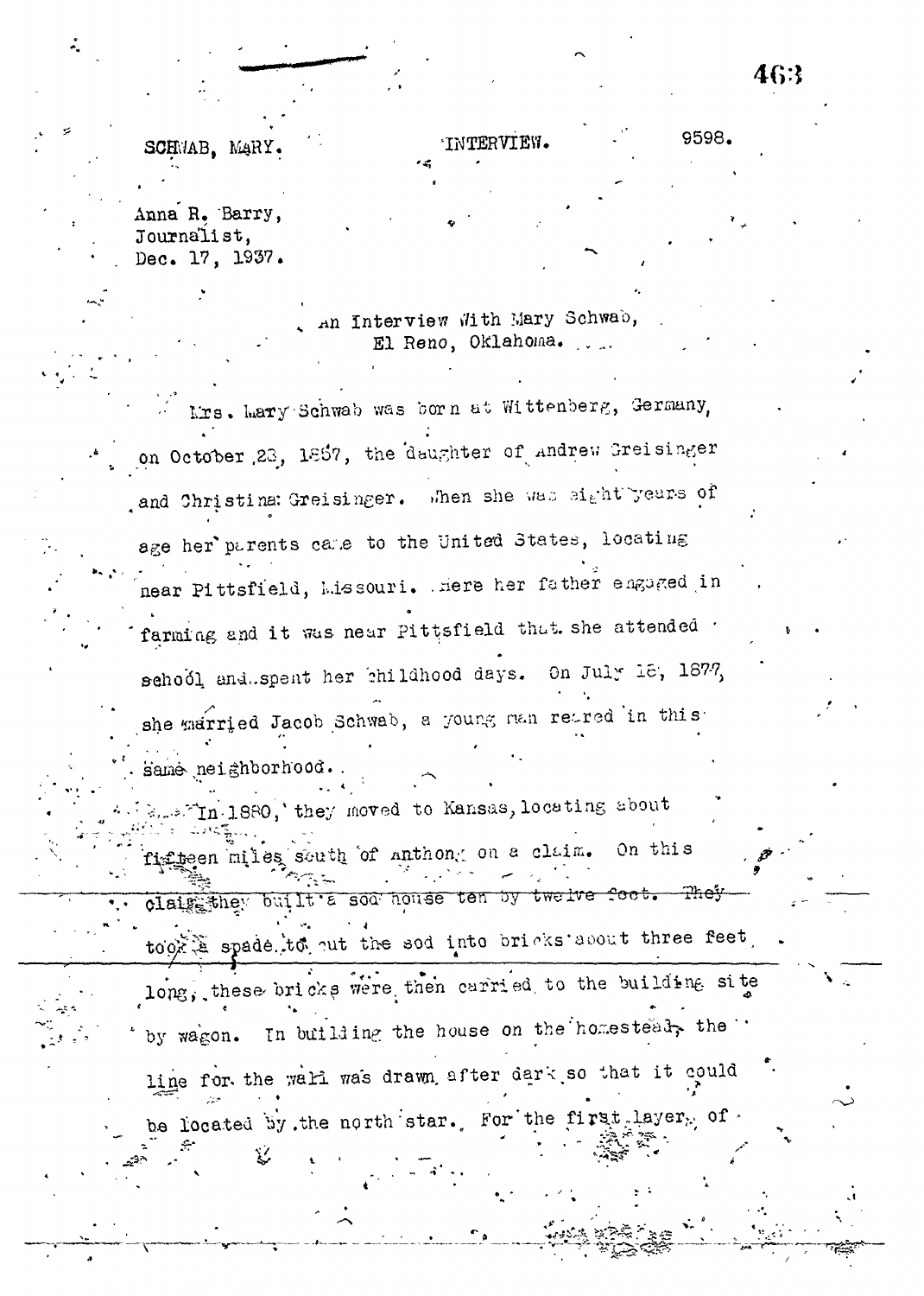SCHWAB. MARY.

## INTERVIEW.

 $46\prime$ 

9598.

the wall three foot bricks were placed side by side around the foundation except where the door was to be The cracks were then filled with dirt and two made. more layers were placed on these pricks. Every third layer was laid crosswise of the others to bind them together. This process ras continued until the wall was high enough to put the roof on the structure. The settlers who could afford it but frame roofs on their sod house's. The poorer settlers built roofs in the crudest manner; the rafters were made of poles and the sheeting was of brash, a layer of prairie rass hovered this, and over all sod was placed. From the to time this dirt filling had to be renewed as the rains carried In a short time, greet growths of sunflowers it away. and grass appeared on the roofs. If the house were to be plastered, a mixture of clay or I ashes were used.

all that was deded to aleta home was a pair of willing hands.

Mrs. Schwab's house like many others was crudely furnished. A natil keg and a soap hox lid duty as chairs A drý goods box made a table and a rude bed of boards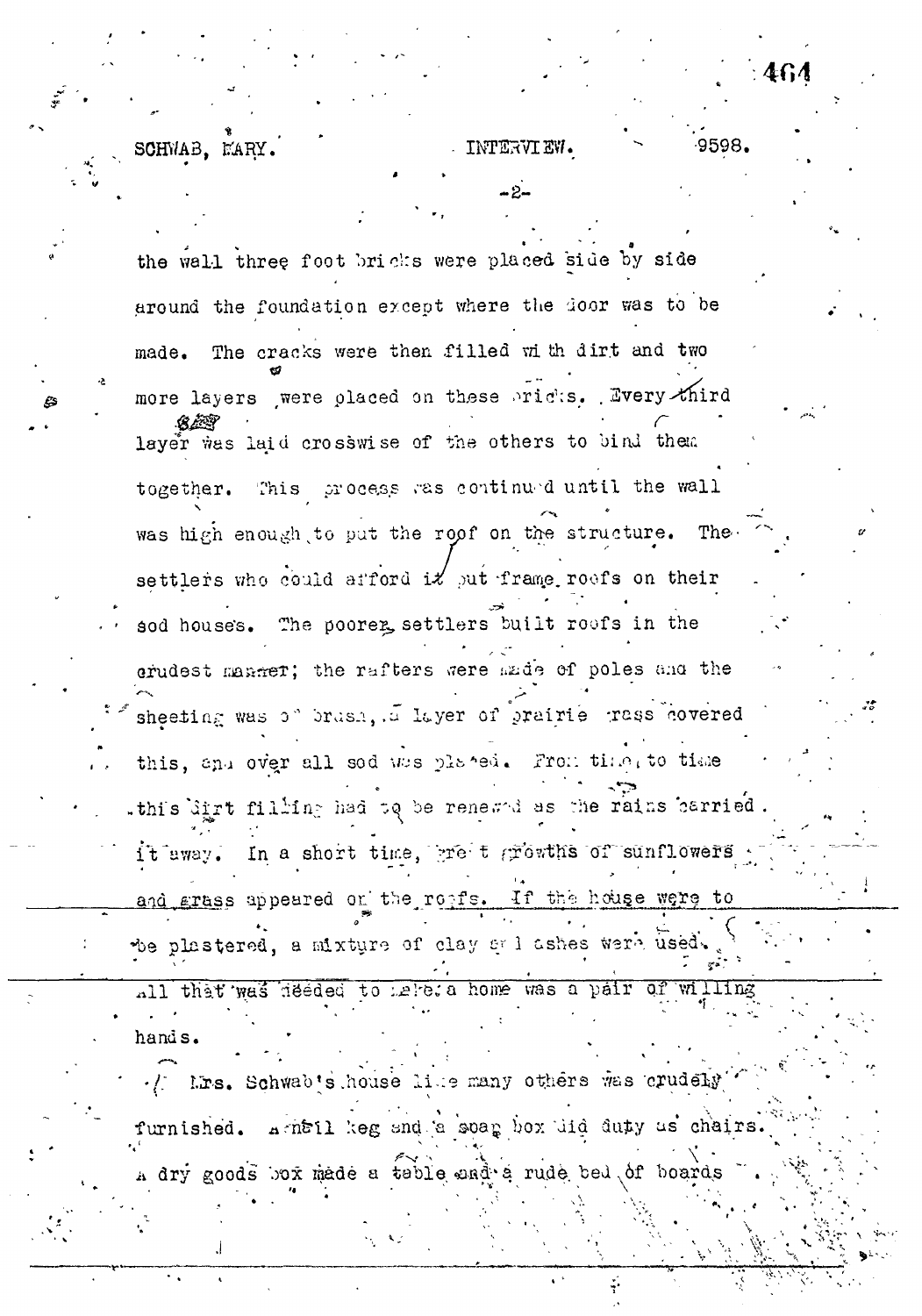SCHWAB, MARY.

was fashioned in the corner. The sod house had many faults; its fey windows permitted little light and air for ventilation and these little houses were hard. to keep clean, as dirt and straw keep Aropping on everything in the house. The just disc recalle feature of these houses were the leavy ro is as few of the sodcovered houses really turned witer. then a heavy rain came it soshed into the dirt roof and soon little rivers of muddy water were running deross the flor. Then great clouds rolled up in the sum er irs. Schuch Cagen wathering up all the cld dishes in the notes am placing them' here und there on the floor, on the stove, and on the bed, and when the ruin cake down in torrents a few minutes later every drow that same forought the Leny holes in the rout of the share meet atribute into those vessels After a heavy rain it was soletified lecess ry to bong all the bed clothing and weart. . spperel on the line to dry; however, there were some plivanta es in the sod houses which were cool in the suf or and wart in winter. There was ho fear of the wind browing a spiritual over and no danger of fire from a faulty fireplace. A fireplace was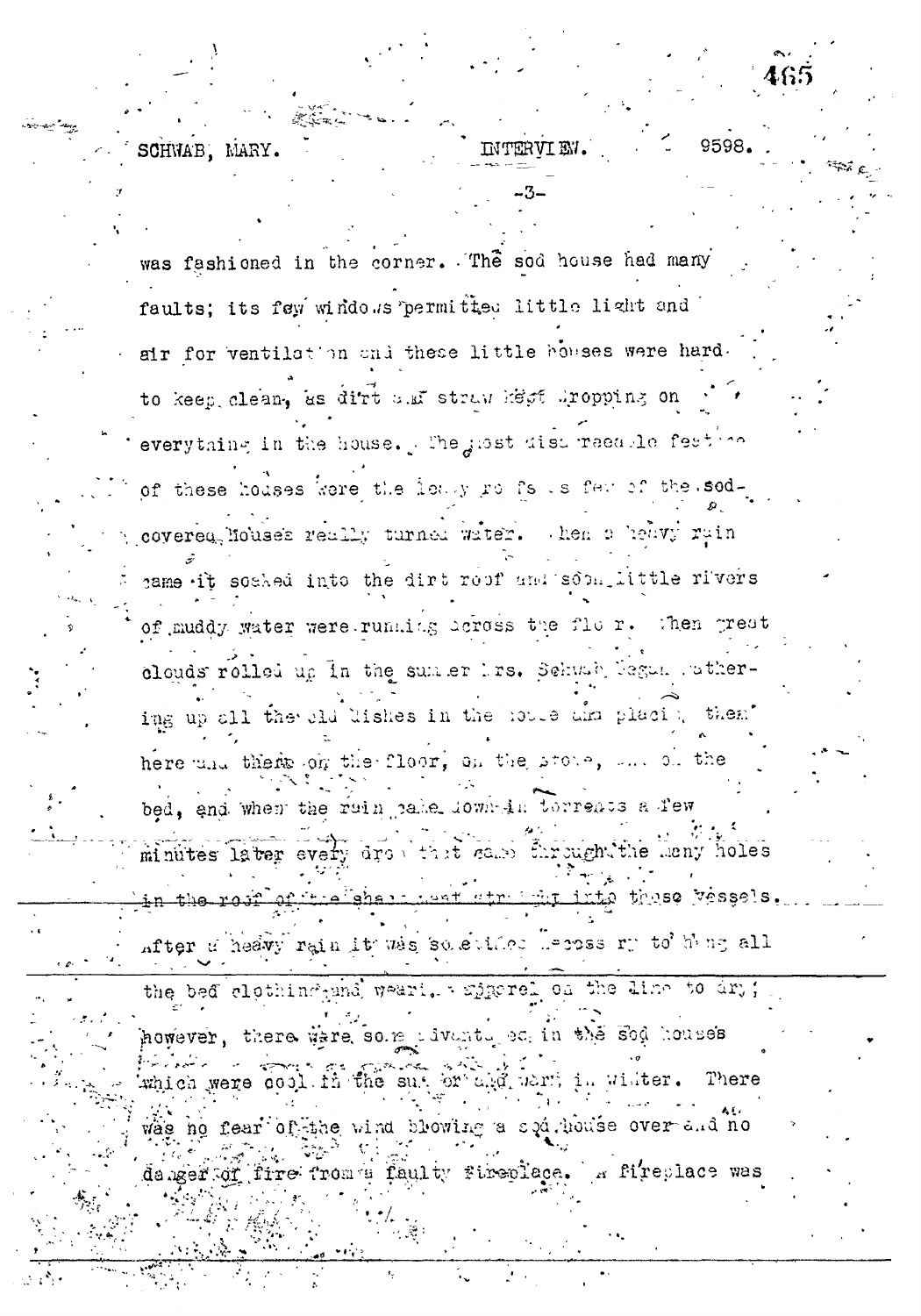SCHWAB, LARY.

INTERVIEW.

9598.

safe which was built of seq. The average life of a sod house was six or seven years.

It was in May 1889, that the Schwab family along with nine other families left their homes in Kansas to seet homes in the India. Territor; . Great prep rutions were mode weeks into the before the it rt fir the new home by this moup. In sudition to break, beins, flour? salt and other proceries the necessive tools and utensils for hotes each ... ... forming were brought. ... cookstove wes usually set in the new of the working the pipe family thrown to the top. This almones on a traveling home where the full, lived will te, found the desired location and had a house built. Cows were generally breught alone; often they placed manors arawn by coms and oxen, but me often the coms were driven. Frequently these animals became fortsore ad both oxen and cows needed to be shod 't a blacksmit's shop. The lond line of white povered abouts would across the open proirie li'e u nuge white share on a vist carret of preen;

their lumberium warons were decler with spules, hoes, A plows, axes, and other equipment. Now and then a coop of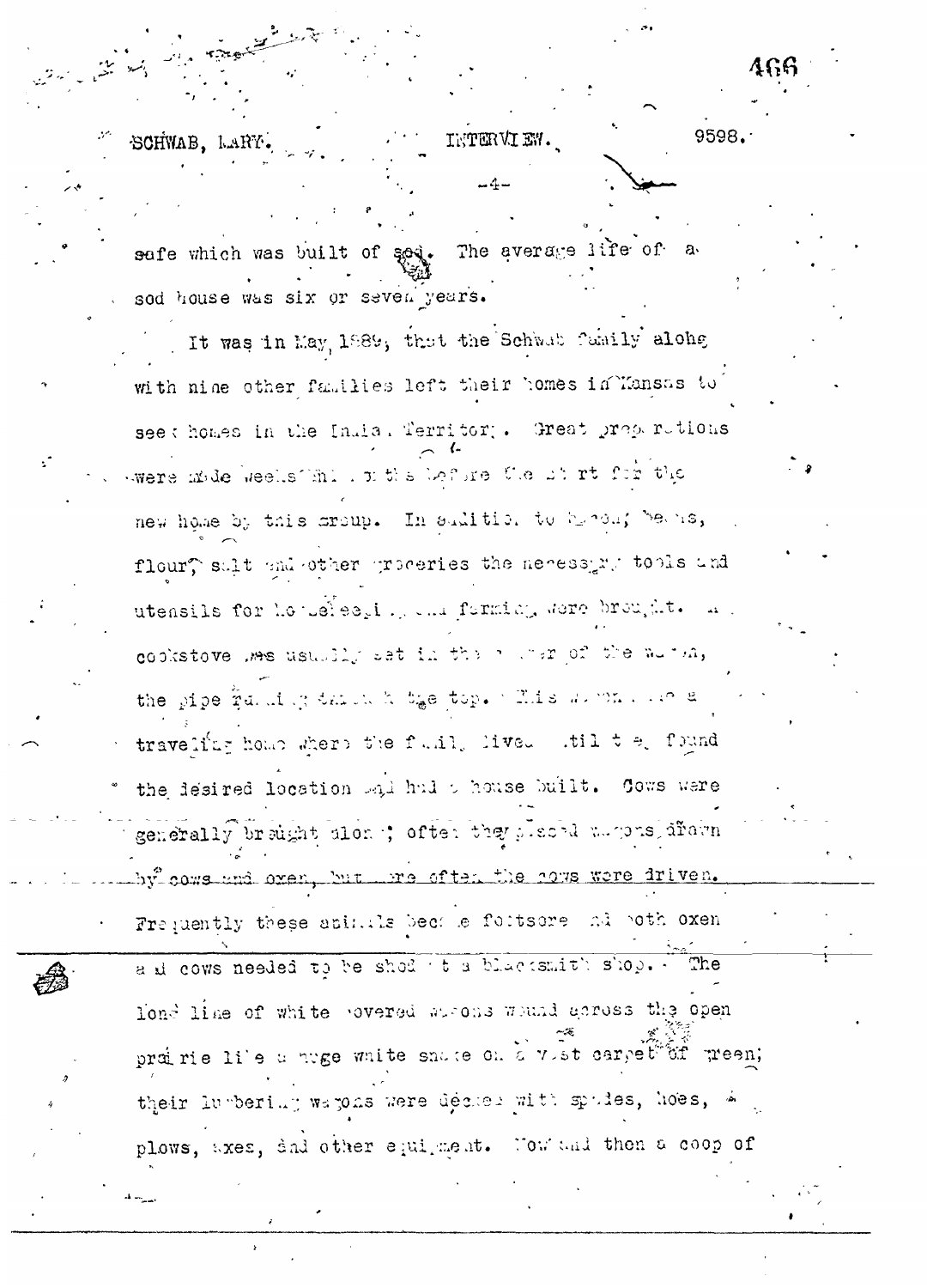SCHWAB, MARY.

**INTERVIER** 

-5–

chickens was tied at the back of a wagon while numbers of buckets and pails dangled under the wagon and the fuithful fumily her trotted along behind. Boys of all ages, barefoot and with sharpy hair, trudged along and now and then a sunbouncted timi drove the fumily cows. There were shouting men and boys on horseback and Moment in d but of or light rig. Soon ofter very often satering the IAsian Merritory these people began to scatter out and seed heads.

The Schweb family losted of relinguished cluim ten miles southeast of El Reno, and r the little town of Gereal later called Remor, in G. nadian County. Soon after their arrival this family started a house known as shab house or many times called the strewhouse. Slabs. Per suit frigt and saooft end i gof a suims vr suit to an rude bourds. The sadies or siths mere a iled qirectly onto the studding. These present them in the shrenk and "crawled" in the sun, leaving pie ty of alaces for ve.tilation.

El Reno's 1839 Christmas was celebrated somewhat in the manner in which '.rs. Schwab imagined the Pilgrims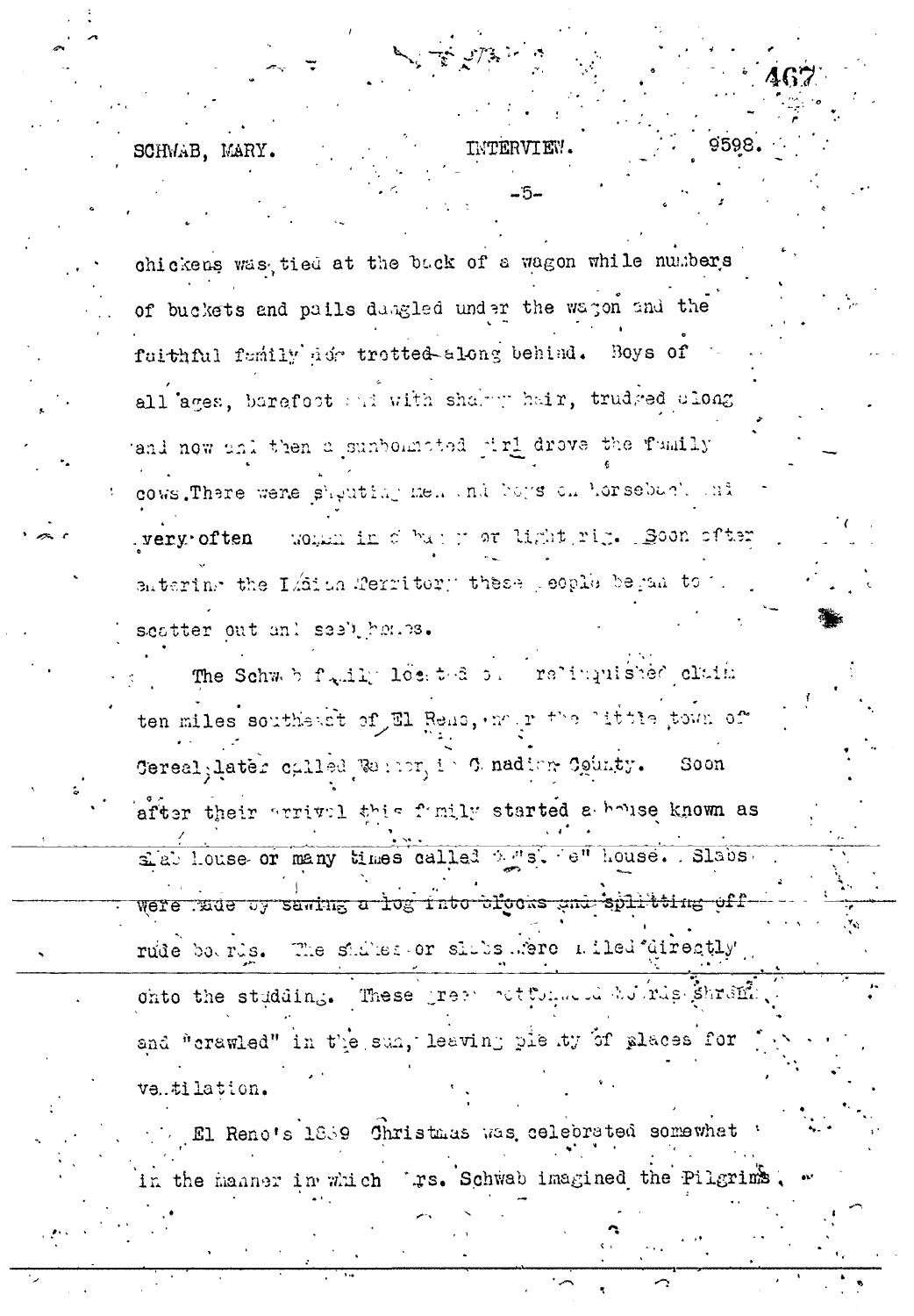SCHWAB. MARY

of old New England celebrated their early holiday Season with simple religious faith and hope for the future and with provender provided largely with their muskets. The reilroad was building toward El Reno from the north, but train service did not reach here until January, 1890, so Christass shopping had to be done in the meagre local, stores, or the families had to bundle up and make a two or three day wagon thip to Oklahoma City or to Kingfisher. Very few were able to stand the expense of such a journey, slong with the attendaht hardships and practically everyone resorted to his or her own rethed of carrying out the spirit of the occasion.

9598.

Tame turkeys were very scarce, but there was an abundance of will game in (the canyons along the South Canadian River and in the Maddo Country, across the river including wild turkeys, preirie chickens, quail wild deer. pew days before Christmas some of the citizens hade up a hunting party and returned from the "wild west" wrth a wagon-load of various kind of same, including one deer and dozens of wild tur eys. This supply was really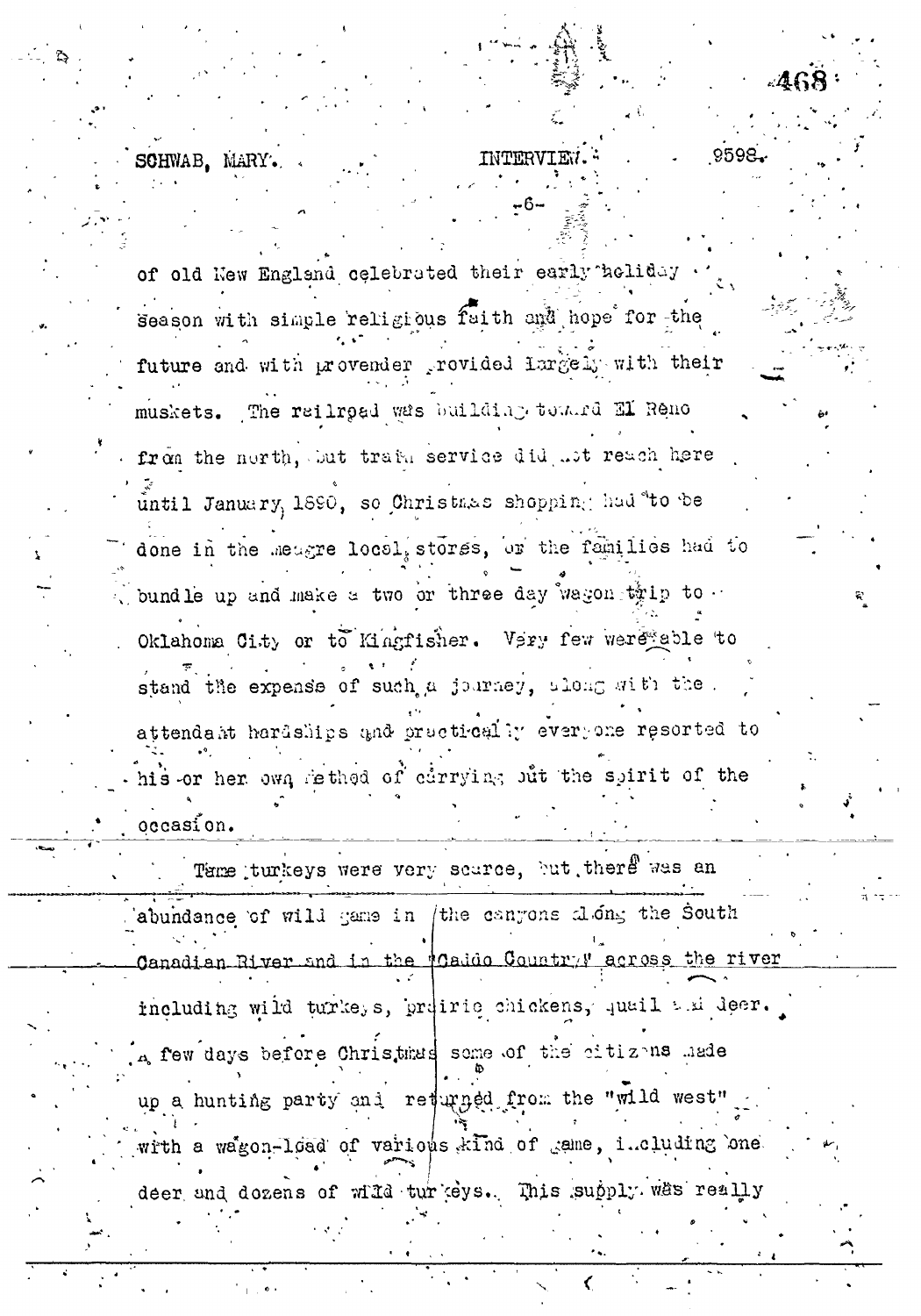INTERVIEW.

9598

· sufficient for most of the population and when distribution was made near the site of the present Irving school there was plenty of "Christmas Cheer" for wil concerned.

Most of the folks guthered about their moulstoves in their houses, tents, sharle, due ts or whatever shelter their condition then afforded and enjoye, their feasts. The Tusten family, proprietors of the Del Horde (Anstine) Hotel served a large throng of boarders and transients and a few restaurants ald a thriving business with wild. game as the leadin delicacy. No one went hungry and the people were as contented as though the were in mansions with every convenience.

The Schwab family consisted of Mr. and Mrs. Schwab and five children ranging in age from one to ten years, and this family managed the gift situation with a very few inexpensive trinkets and the swapping of pop-corn balls and stick candy. The expense was certainly at minimum, but the joy as great as wealth could buy, and Mrs. Schwab does not recall that any auto wrecks were reportherm the next week's papers.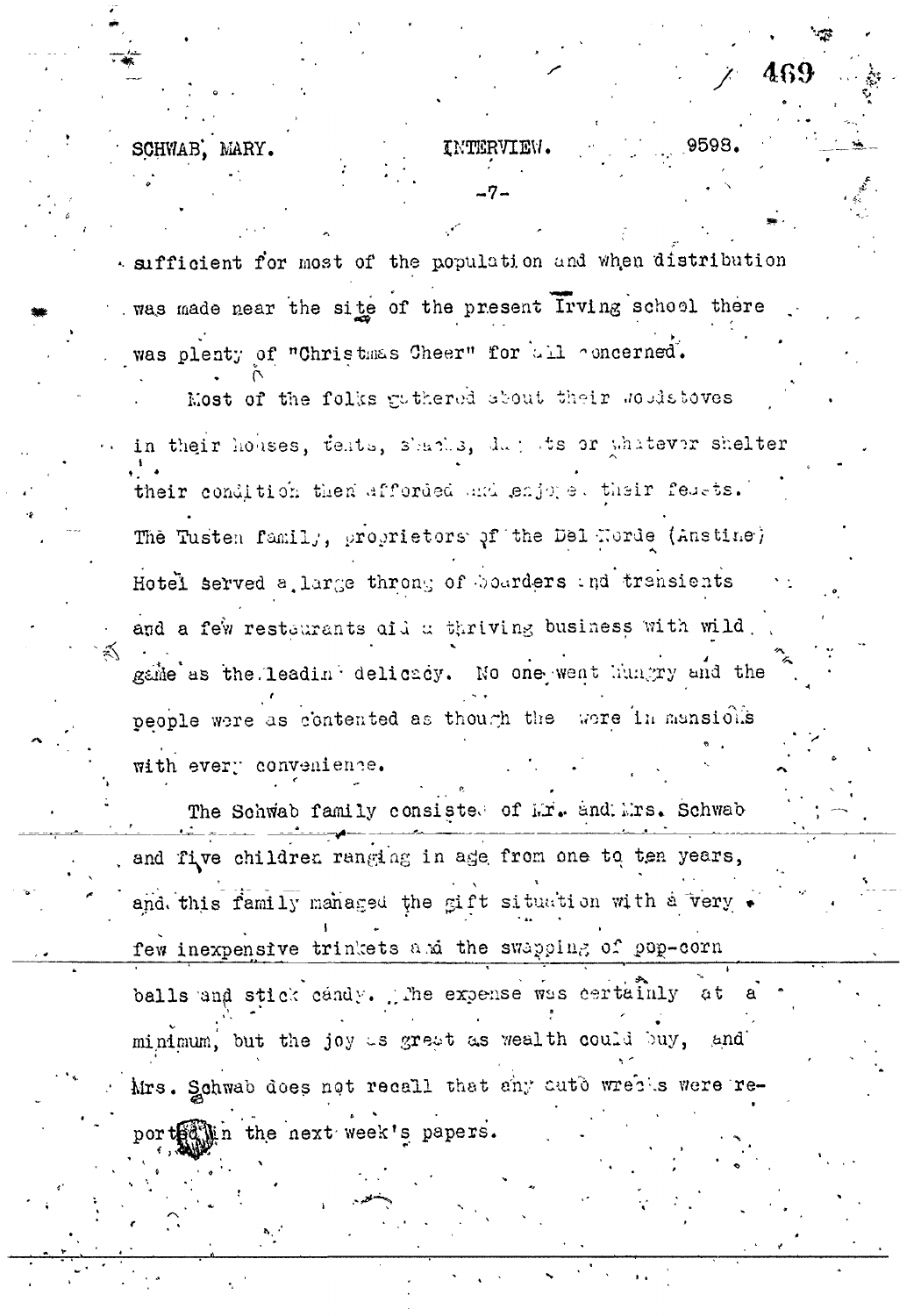One of the greatest trials of the pioneer women was remaining alone in their isolated cabins or shacks sometimes for a few days or often longer when men work- $\epsilon$ ed at places away from home to secure food for, their  $\mathbf{f}$ and the mother and children would be left, alone sometimes for wee s at a time. Juring this time there were many Indian scares, which proved to be false, but nevertheless,'.any times frightened a woman who loft her cabin and w<sup>3</sup>nt to the home of a neighbor to stay until her husband returned.

. The same constant  $\mathcal{A}$  , and  $\mathcal{A}$  are the same constant  $\mathcal{A}$  , and  $\mathcal{A}$  , and  $\mathcal{A}$ 

**<sup>v</sup> '<sup>S</sup>**

 $\mathcal{S} = \left\{ \begin{array}{ll} \mathcal{S} & \mathcal{S} \ \mathcal{S} & \mathcal{S} \end{array} \right.$ 

 $-8+$ 

**^ , - ' •\*' -8 ^**

*\*

**~ , • •**

9598

*,"\** **V**

 $\frac{1}{\sqrt{2}}$ 

**v**

The wind blew from day to day end mede Irs. Schwab nervous and women noticed the wind and dirt, and wind and  $\mathbf{v} = \mathbf{v} \cdot \mathbf{v} + \mathbf{v} \cdot \mathbf{v} + \mathbf{v} \cdot \mathbf{v} + \mathbf{v} \cdot \mathbf{v} + \mathbf{v} \cdot \mathbf{v} + \mathbf{v} \cdot \mathbf{v} + \mathbf{v} \cdot \mathbf{v} + \mathbf{v} \cdot \mathbf{v} + \mathbf{v} \cdot \mathbf{v} + \mathbf{v} \cdot \mathbf{v} + \mathbf{v} \cdot \mathbf{v} + \mathbf{v} \cdot \mathbf{v} + \mathbf{v} \cdot \mathbf{v} + \mathbf{v} \cdot \mathbf{v} + \mathbf$ dirt were reasons why good housekeepers who had been used to a good house in the old state never felt at home in holes in the ground or in a home made of dirt above the surface of the earth.

 $\tilde{\mathbf{z}}$  and  $\tilde{\mathbf{z}}$  is the earth of the earth.  $\frac{1}{2}$  and the mass who good fortune to live in frame houses in the prairie towns had their trials. The gritty dust filtered into the houses filling men's beards and women's hair. *A* newly-washed window was  $\sqrt{\phantom{a}}$  (almost as dirt , and the set of the set of the set of the set of the set of the set of the set of the set of the set of the set of the set of the set of the set of the set of the set of the set of the set of the set of the set of the se . vary  $\mathcal{A}$  as dirty with the day of the dayrs time as before it had been defined by the day before in the day

**y •**